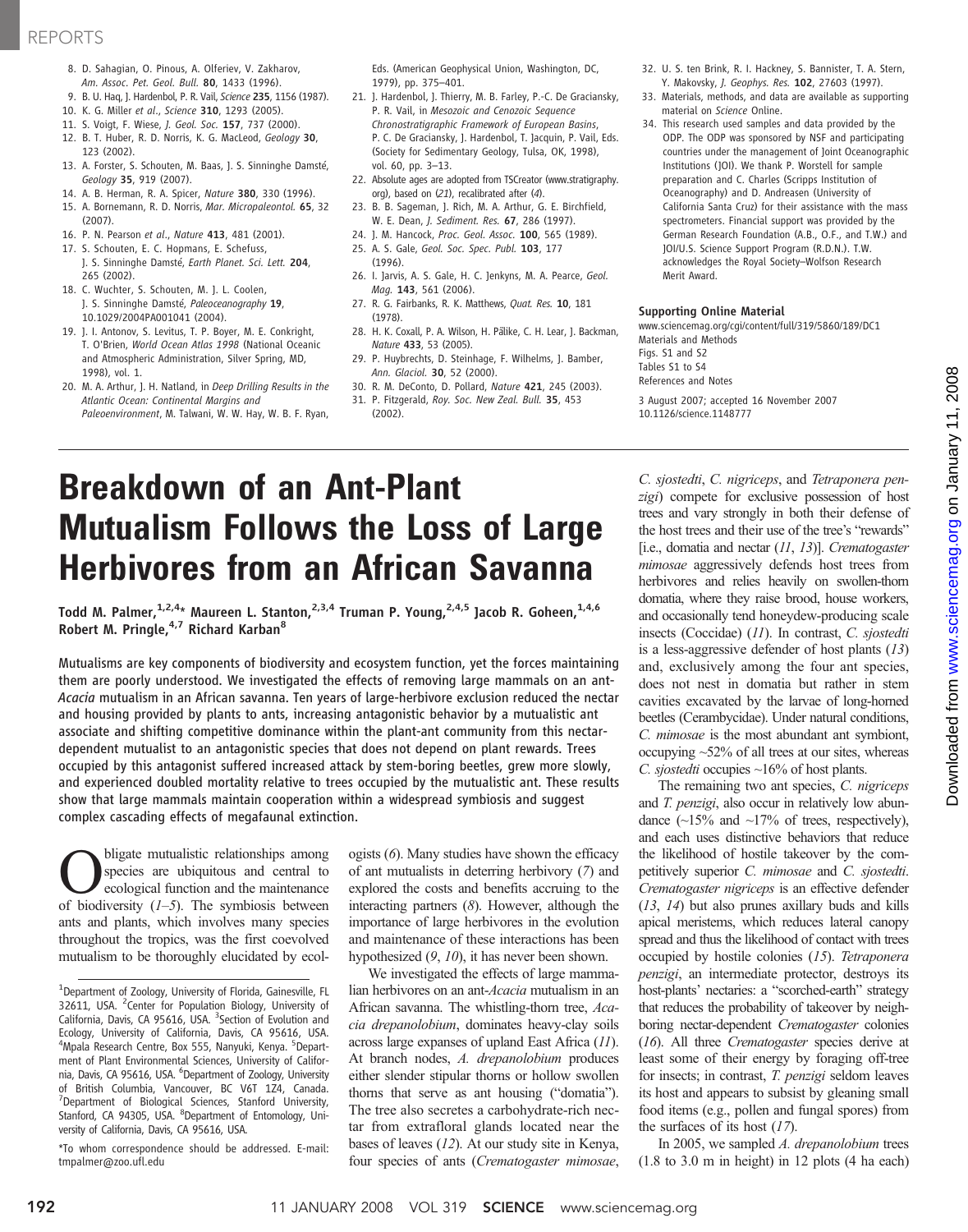situated within three replicate blocks of the Kenya Long-Term Exclosure Experiment (KLEE) (18). In each block, two plots were accessible to all wildlife, and in the other two (hereafter called "exclosures"), all wild herbivores >15 kg had



Fig. 1. Rewards produced in the presence (white bars) and absence (gray bars) of large herbivores by A. drepanolobium occupied by different species of Acacia ants. Ant species' abbreviations are indicated as: Cs, C. sjostedti; Cm, C. mimosae; Cn, C. nigriceps; Tp, T. penzigi. All means shown are averages across six plots  $\pm$  SEM. "Ant species," herbivore-exclusion treatment ("treatment"), and their interaction all had significant effects on the production of host-tree rewards [multivariate analysis of variance (MANOVA), Wilk's lambda; for ant species:  $F_{6,74} = 80.7$ ,  $P < 0.0001$ ; for treatment:  $F_{2,37} = 7.54$ ,  $P < 0.002$ ; for the interaction:  $F_{6,74} =$ 2.3,  $P = 0.04$ . There was no significant block effect on overall reward production by host plants  $(P > 0.30)$ . (A) ANOVA revealed a significant ant species  $\times$  treatment effect ( $F_{2,28} = 4.3$ ,  $P = 0.01$ ) on mean production of active nectaries by host plants. There was no significant block effect on mean nectary production ( $P = 0.4$ ). Asterisks indicate significant differences in planned contrasts of mean production of active nectaries by species between treatments. (\*),  $P = 0.06$ ; \*,  $P < 0.001$ . Nectary data are not shown for T. penzigi because this species actively destroys all host-plant nectaries (16). (**B**) Both ant species (ANOVA,  $F_{3,38} = 39.5$ ,  $P < 0.0001$ ) and herbivore-exclusion treatment (ANOVA,  $F_{1,38} = 8.0$ ,  $P < 0.01$ ) were significant sources of variation in the mean number of swollen thorns produced by host plants. There were no ant species  $\times$  treatment (P > 0.5) or block (P > 0.2) effects on mean swollen-thorn production.

been excluded continuously since 1995 (18, 19). This gave us six replicates per treatment, divided among three blocks in a stratified random design (19, 20).

In the absence of browsing by large herbivores, A. drepanolobium trees decreased their investment toward supporting symbiotic ants. A single decade of herbivore exclusion resulted in reduced rewards (both extrafloral nectaries and swollen thorns) provided to ants by trees (Fig. 1). Within exclosures, reduction of leaf nectar gland rewards was strongest for trees occupied by C. sjostedti and C. mimosae, whereas the abundance of "active" nectaries (11) did not decline significantly on trees occupied by C. nigriceps (Fig. 1A). From the plant's perspective, the pruning behavior of *C. nigriceps* may simulate browsing by herbivores, inducing host trees to provide more rewards to C. nigriceps symbionts even in the absence of browsers (11, 20, 21). Production of domatia by host trees was also significantly reduced by herbivore exclusion (Fig. 1B). Similar to the observed reductions that occurred for nectaries, reductions in swollen-thorn densities for host plants occupied by C. nigriceps were negligible relative to trees occupied by the other three ant species. Differences in the density of active nectaries and swollen thorns between exclosure treatments almost certainly do not result from trait-specific variation in tree recruitment or survivorship over the 10-year duration of this experiment; sampled host trees are estimated to be 47 to 70 years old  $(18)$ , and there were no significant differences in tree density among treatments within this size class of trees [analysis of variance (ANOVA), for treatment:  $F_{1,6} = 0.37$ ,  $P =$ 



Fig. 2. The proportion of host trees occupied by the four Acacia-ant species in the presence of large herbivores (white bars) and in plots from which large herbivores had been excluded (gray bars) for 10 years. Means shown are averages across six plots  $\pm$  SEM. MANOVA revealed significant differences in Acacia-ant species composition in plots with and without large herbivores (Wilk's lambda,  $F_{4,3} = 17.9$ ,  $P < 0.02$ ). There were no significant block ( $P = 0.13$ ) or treatment  $\times$  block ( $P = 0.65$ ) effects on Acacia-ant species composition. Asterisks indicate significant differences in planned contrasts of the relative abundance of each ant species between treatments. \*\*, P < 0.003; \*, P < 0.01.

0.56] (18). Rather, reductions in swollen-thorn and nectar provisioning likely represent phenotypically plastic responses by host plants to the reduction of browsing pressure  $(18)$ , as with previous studies demonstrating both the relaxation and experimental re-inducibility of stipular thorns in A. drepanolobium in the mammal exclosures (21).

The experimental exclusion of large herbivores caused marked shifts in the community of symbiotic ants occupying A. drepanolobium (Fig. 2). In the absence of browsing by large herbivores, the proportion of trees occupied by C. sjostedti doubled, with this species becoming the most abundant symbiont (18). In contrast, the proportion of trees occupied by C. mimosae decreased by more than 30% (Fig. 2). There were no significant differences between treatments in the proportion of host trees occupied by the less-common guild members C. *nigriceps* ( $P = 0.4$ ) and T. *penzigi* ( $P = 0.9$ ) (18). Herbivore exclusion also reduced the average size of individual C. mimosae colonies by 47% (planned contrasts,  $P < 0.001$ ), while having no significant effect on average colony size for C. sjostedti ( $P = 0.5$ ), C. nigriceps  $(P = 0.9)$ , or *T. penzigi*  $(P = 0.5)$  (18).

In addition to shifting the community structure and competitive relationships among ant symbionts, the exclusion of large herbivores increased the frequency of apparently antagonistic behavior by C. mimosae. After reductions in the production of leaf nectar glands within the herbivore-exclusion treatment, C. mimosae was twice as likely, on average, to tend sap-sucking homopteran scale insects (scale insects were tended on 19.4 versus 9.7% of branches surveyed for exclosures versus open plots, respectively; logistic regression, for treatment: chi-square = 12.30, df = 1,  $P = 0.007$ ) (18).

In addition, aggressive recruitment in response to experimental disturbances of host plants was 50% lower for C. mimosae workers in herbivore exclosures versus unfenced plots (fig. S1; planned contrasts,  $P \ll 0.0001$  (18), whereas herbivore exclusion had no significant effects on hostdefending behaviors in the three other Acaciaant species (planned contrasts,  $P > 0.4$  for all comparisons)  $(18)$ . Thus, trees occupied by C. mimosae within exclosures are likely to experience both increased costs (due to increased tending of scale insects by their associate ants) and decreased benefits (due to the ants' reduced aggression in response to experimentally induced disturbance).

Changes in Acacia-ant community structure and C. mimosae colony size appear to be driven by differences among the four ant species in the degree to which they depend on host-plant rewards. The greater reliance of C. mimosae and C. nigriceps on nectar rewards from host trees, relative to that of C. sjostedti, is indicated by their much higher rates of attendance at active nectaries [mean number of workers attending nectaries ( $\pm$  SEM) = 2.02 ( $\pm$  0.37), 3.76 ( $\pm$  0.38), and 0.1 ( $\pm$  0.06) for *C. mimosae*, *C. nigriceps*,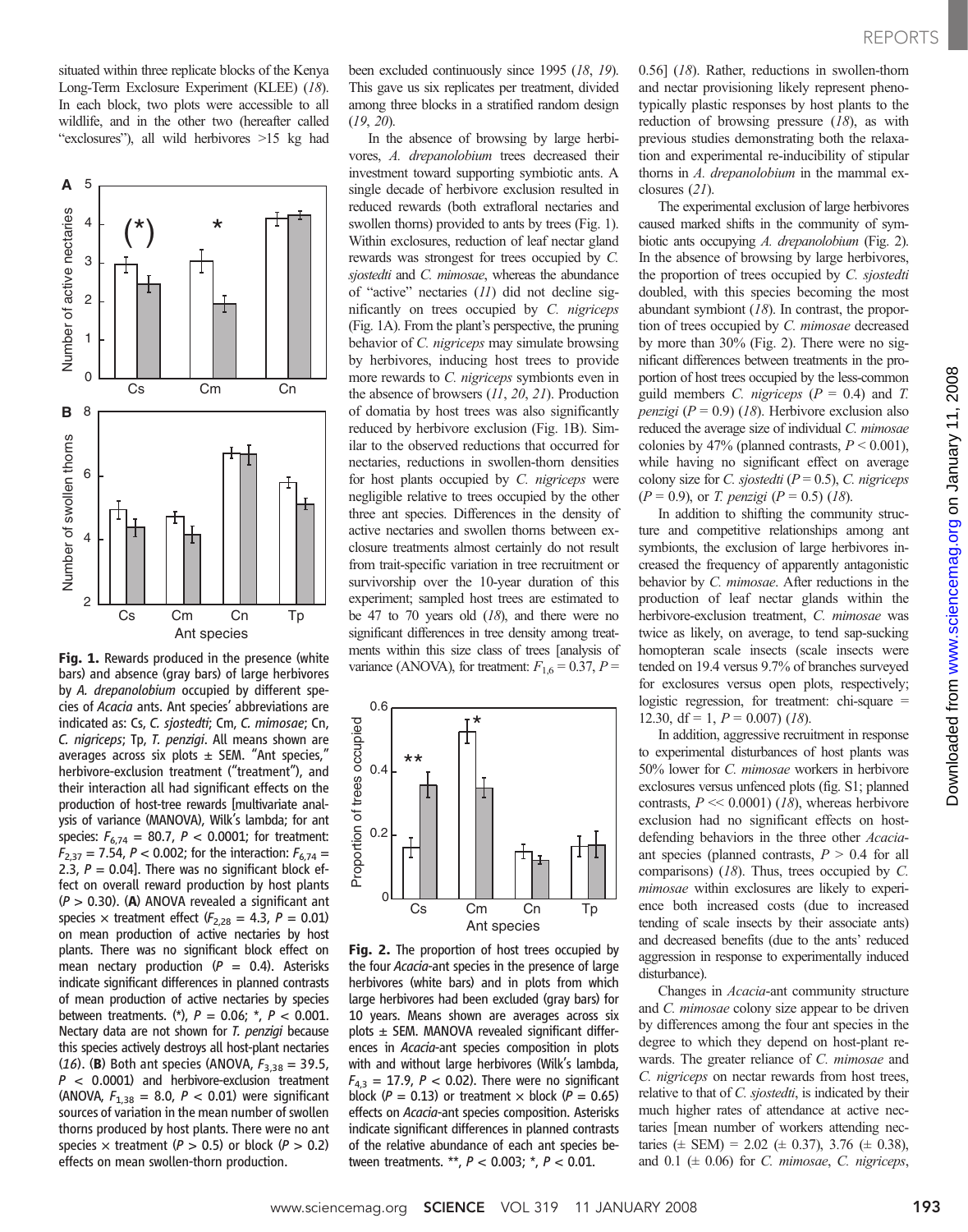### REPORTS

and *C. sjostedti*, respectively; ANOVA,  $F_{2,148}$  = 61.04,  $P < 0.0001$ ] (18) and by their relatively lower values of  $\partial^{15}N$  [a stable-isotope signature indicating that C. sjostedti derives a greater proportion of its diet from higher trophic levels (22), namely other arthropods (23, 24)]. When large herbivores are excluded, a reduction in the availability of active nectaries on trees appears to reduce average colony size, defense of host plants, and the relative abundance of nectardependent C. mimosae, all in favor of its parasitic competitor, C. sjostedti. In contrast, although C. nigriceps also depends heavily on nectaries, branch pruning by this species appears to maintain the production of active nectaries by its host trees (Fig. 1A), even where herbivores are absent (15, 20, 21).

The reduction in ant domatia on host trees that resulted from herbivore exclusion also had a disproportionate negative impact on C. mimosae. This species depends entirely on swollen thorns for nest space, whereas C. sjostedti houses eggs, larvae, and pupae exclusively within stem cavities excavated by cerambycid beetle larvae. Again, although C. nigriceps also raises young exclusively in domatia, pruning by this species may help to maintain domatia production by host trees. Finally, the relative abundance of T. penzigi was not influenced by herbivore exclusion. Because this species destroys its host-plant's nectaries (16), very rarely undergoes aggressive colony expansion  $(25)$ , and is often able to resist invasion by neighboring ant colonies (13), T.

Fig. 3. Average annual growth (white bars  $\pm$  SEM) and cumulative mortality (gray bars) for host trees occupied by the four Acacia-ant species over an 8-year observation period. Average annual growth increments were calculated for trees continuously occupied over an 8-year period by each ant species, with  $n = 158$ , 192, 162, and 75 for trees occupied by C. sjostedti, C. mimosae, C. nigriceps, and T. penzigi, respectively.

Fig. 4. Long-horned beetle (Cerambycidae) attack on ant-removal (gray bars  $\pm$ SEM) and control trees (white  $bar s$   $\pm$  SEM) occupied by the four Acacia-ant species  $(n =$ 9 to 12 trees per ant species per treatment). Significance levels for effects of ant removal on new beetle damage sites are shown for one-way ANOVA models conducted separately on each ant spe-



0.4

penzigi is less affected by variation in host-plant rewards than C. mimosae.

Because C. sjostedti derives much of its diet from terrestrial invertebrates, increased arthropod abundance after mammal exclusion might favor that species. However, this is unlikely to explain our results. Extensive sampling within experimental plots (18) demonstrated that neither the mean abundances of arboreal, herbaceous, and terrestrial non-ant arthropods, nor the mean biomass of herbaceous and terrestrial nonant arthropods, differed significantly between herbivore-exclusion and control plots ( $t$  tests,  $P$  > 0.1 for all comparisons)  $(18)$ . This finding is consistent with a previous study showing no differences in total arthropod abundance across these treatments (26).

Thus, herbivore exclusion effects dramatic changes in the Acacia-ant community, but how do these changes feed back to the host plants themselves? Counterintuitively, the loss of large herbivores that browse on A. drepanolobium is likely to have strong negative impacts on the growth and survival of these trees, mediated through changes in the abundance of dominant ant symbionts. Eight years of longitudinal data for >1750 marked A. drepanolobium individuals (18) show that trees occupied by C. sjostedti grow markedly more slowly and suffer twice the mortality as compared with trees occupied by the other three ant species (Fig. 3). The reduced vigor and higher mortality of C. sjostedti– occupied trees are likely tied to stem damage

8



by wood-boring cerambycid beetles that create nesting spaces for C. sjostedti. An ant-removal experiment  $(18)$  revealed that *C. sjostedti* actively facilitates attack of its host trees by cerambycid beetles. After 18 months, attack by long-horned beetles decreased by 77% on trees from which C. sjostedti had been removed, relative to trees where colonies were left intact (Fig. 4). In contrast, C. nigriceps and C. mimosae appear to actively protect their host trees from attack by these beetles (Fig. 4). The facilitation of these highly destructive (27) tree-boring insects by C. sjostedti provides a mechanism for the negative impact of this ant on tree growth and survival.

Our results indicate that the large herbivores typical of African savannas have driven the evolution and maintenance of a widespread ant-Acacia mutualism and that their experimentally simulated extinction rapidly tips the scales away from mutualism and toward a suite of antagonistic behaviors by the interacting species. Browsing by large herbivores induces greater production of nectary and domatia rewards by trees, and these rewards in turn influence both the behavior of a specialized, mutualistic ant symbiont and the outcome of competition between this mutualist and a non-obligate host-plant parasite. Where herbivores are present, the carbohydrate subsidy provided by host trees plays a key role in the dominance of the strongly mutualistic C. mimosae, which is consistent with the hypothesis that plant exudates fuel dominance of canopy ant species that are specialized users of these abundant resources (28). In the absence of large herbivores, reduction in host-tree rewards to ant associates results in a breakdown in this mutualism, which has strong negative consequences for Acacia growth and survival. Ongoing anthropogenic loss of large herbivores throughout Africa (29, 30) may therefore have strong and unanticipated consequences for the broader communities in which these herbivores occur.

#### References and Notes

- 1. D. A. Wardle et al., Science 304, 1629 (2004).
- 2. G. P. Jones, M. I. McCormick, M. Srinivasan, J. V. Eagle, Proc. Natl. Acad. Sci. U.S.A. 101, 8251 (2004).
- 3. A. M. Klein et al., Proc. R. Soc. London Ser. B 274, 303 (2007).
- 4. R. W. F. Hardy, U. D. Havelka, Science 188, 633 (1975).
- 5. J. L. Sachs, E. L. Simms, Trends Ecol. Evol. 21, 585  $(2006)$
- 6. D. H. Janzen, Univ. Kans. Sci. Bull. 47, 315 (1967).
- 7. M. Heil, D. McKey, Annu. Rev. Ecol. Syst. 34, 425 (2003).
- 8. M. E. Frederickson, Oecologia 143, 387 (2005).
- 9. D. H. Janzen, Ecology 53, 885 (1972).
- 10. W. L. Brown Jr., Ecology 41, 587 (1960).
- 11. T. P. Young, C. H. Stubblefield, L. A. Isbell, Oecologia 109, 98 (1997).
- 12. B. Hocking, Trans. R. Entomol. Soc. London 122, 211 (1970).
- 13. T. M. Palmer, T. P. Young, M. L. Stanton, E. Wenk, Oecologia 123, 425 (2000).
- 14. L. Stapley, Oecologia 115, 401 (1998).
- 15. M. L. Stanton, T. M. Palmer, T. P. Young, A. Evans, M. L. Turner, Nature 401, 578 (1999).
- 16. T. M. Palmer, T. P. Young, M. L. Stanton, Oecologia 133, 372 (2002).
- 17. W. M. Wheeler, I. W. Bailey, Trans. Am. Philos. Soc. 22, 235 (1920).